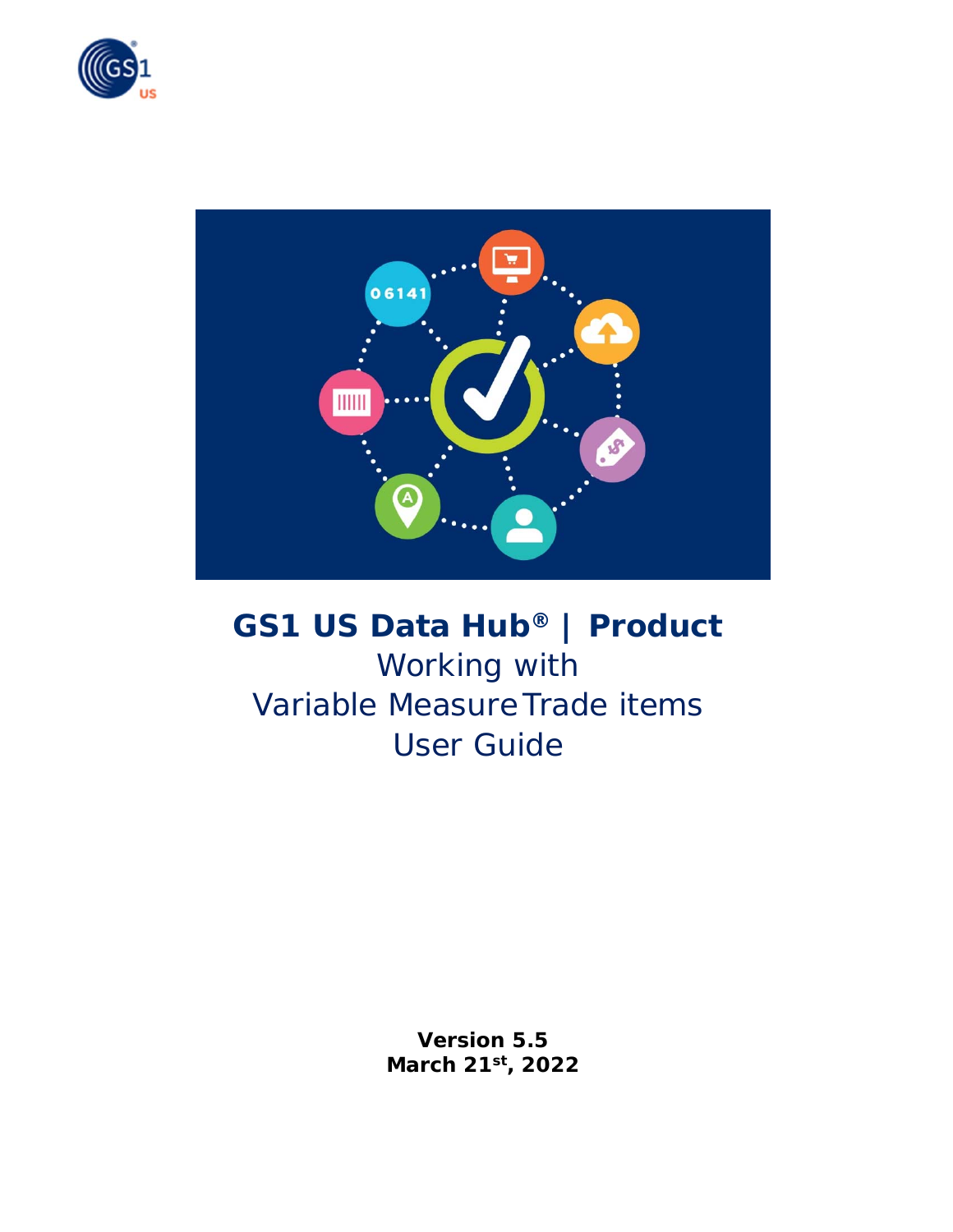## **Table of Contents**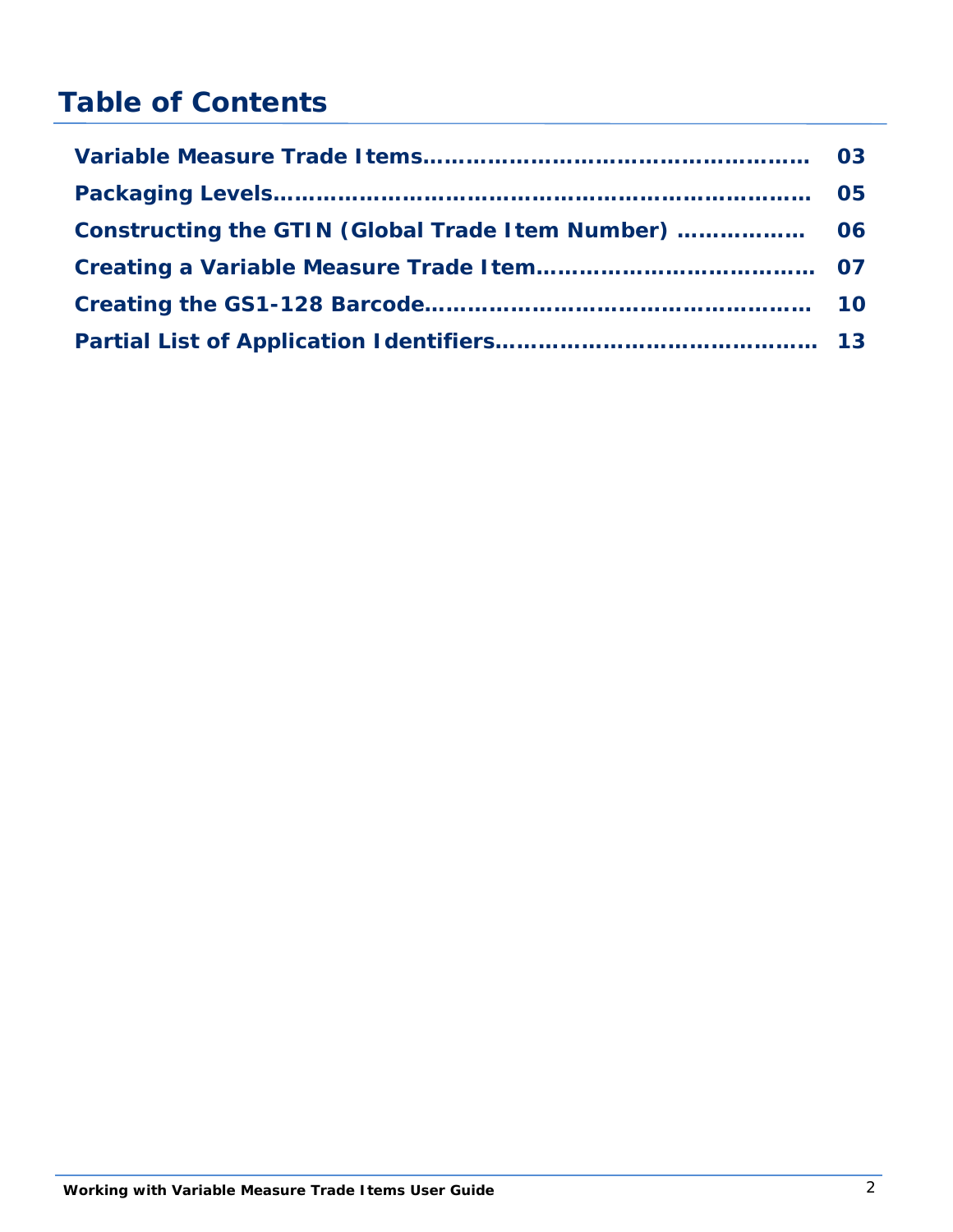#### **Variable Measure Trade Items**

In this guide, you'll learn how GS1 US Data Hub | Product enables you to create products that are NOT scanned at retail checkout and vary in measure/quantity.

#### **Is Your Product a Variable Measure Trade Item?**

As noted in the GS1 General Specifications, fixed measure trade items are those that are always produced in the same version and composition (size, weight, contents and design). For example, a jar of tomato sauce, a 12 pack of soda, a twopound chocolate bar). Even if there are slight weight variations during production (such as overfill), this still does not make the product a variable measure trade item. The declared net weight to the consumer is always the same, regardless of overfill.

Unlike a fixed measure trade item, a variable measure trade item has at least one characteristic that varies, and the item may be sold at any point in the supply chain **without** one of these characteristics predefined:

- Weight
- Dimension (size)
- Quantity contained
- Volume information

Here are examples:

#### **Examples of Variable Measure Trade Items:**

- A wheel of cheese (not intended for Pointof-Sale) is ordered by a GTIN-14 and includes the indicator digit 9. It's cut and packaged in variable weight packages in the deli department and sold by weight.
- Bulk lunch meat (not intended for Pointof-Sale) is ordered by a GTIN-14 and includes the indicator digit 9. It is then packaged into individual variable weight packages and sold by weight.

#### **Items that ARE Not Variable Measure Trade Items:**

- Tomato sauce that is sold in three "varied" jar sizes (20 oz., 40 oz., and 60 oz.) – each jar is a fixed measure trade item and would receive its own GTIN.
- T-shirts sold in "varied" sizes or colors (gray, blue, red); each t-shirt "variation" is a fixed measure trade item and would receive its own GTIN.

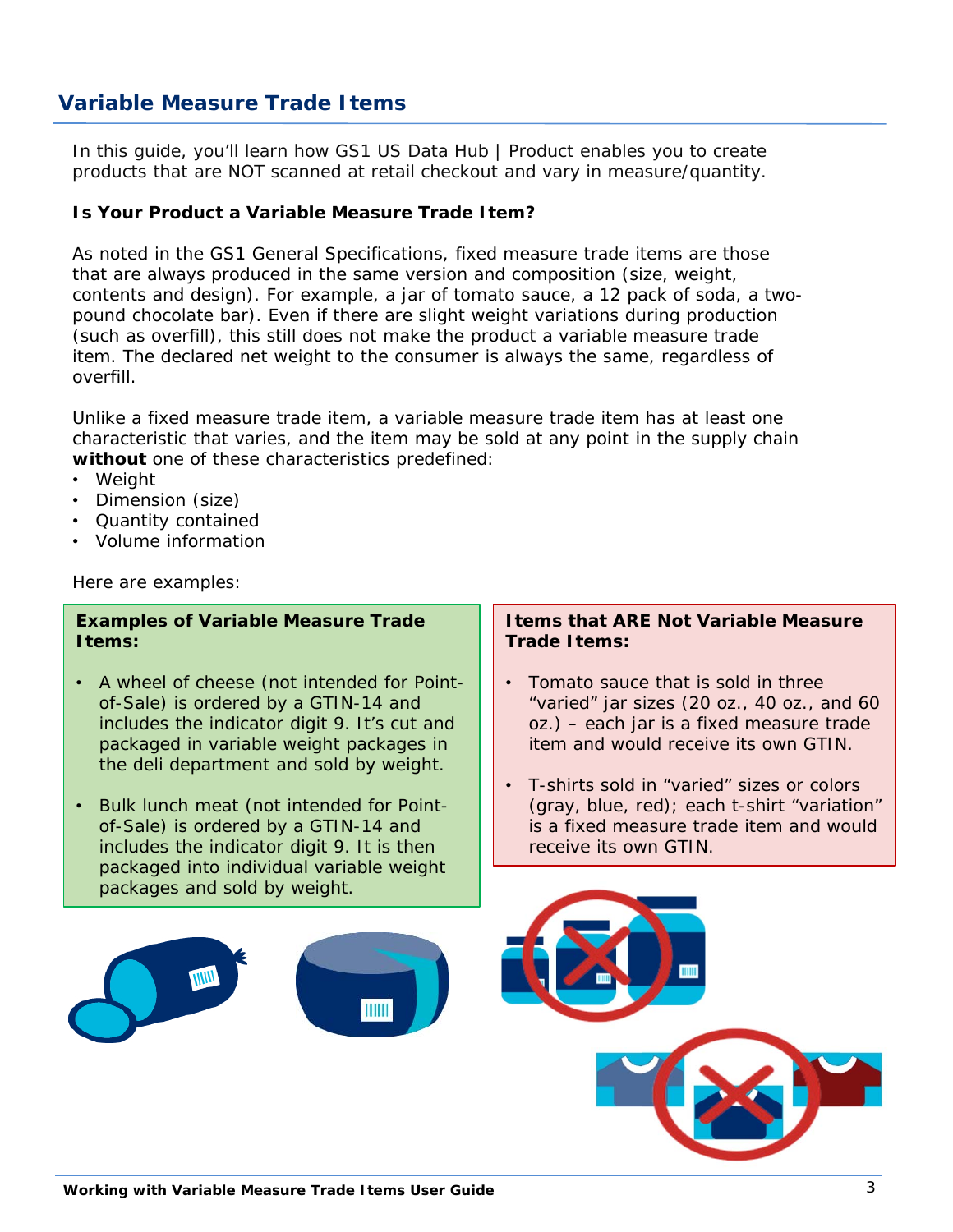#### **Variable Measure Trade Items**

In many business situations, a variable measure trade item may have fixed dimensional attributes when sold to a retailer (such as deli meats sold by the pound, or fabric sold by the foot) and identified with a GTIN, but then sold in pieces to the consumer, so the unit of measure at the consumer level will often vary.

The retailer uses commercially available equipment to weigh items and print the appropriate weight and pricing information on the bar code label.

A variable measure trade item consists of both an identification number (GTIN) and information about the variable data (which is provided via Application Identifiers).

In GS1 US Data Hub, after you assign the GTIN to the product, you can click the **View Barcode** button. You can then apply variable measure trade item characteristics to the barcode for this product.

| <b>Application Identifiers</b>                                                                                |       |                                     |  |
|---------------------------------------------------------------------------------------------------------------|-------|-------------------------------------|--|
| AI(01) GTIN                                                                                                   |       |                                     |  |
| 91230000095054                                                                                                |       |                                     |  |
|                                                                                                               |       |                                     |  |
| Variable Measure Application Identifiers<br>Type in ** to select from the most common Application Identifiers |       |                                     |  |
| <b>Application Identifier Code</b>                                                                            |       | <b>Application Identifier Value</b> |  |
| **3200 - Net weight, pounds (Decimal Position 0)                                                              | $x -$ | 30                                  |  |



Please refer to the GS1 General Specifications for more details, including the main types of variable measure trade items (Figure 2.1.10-2)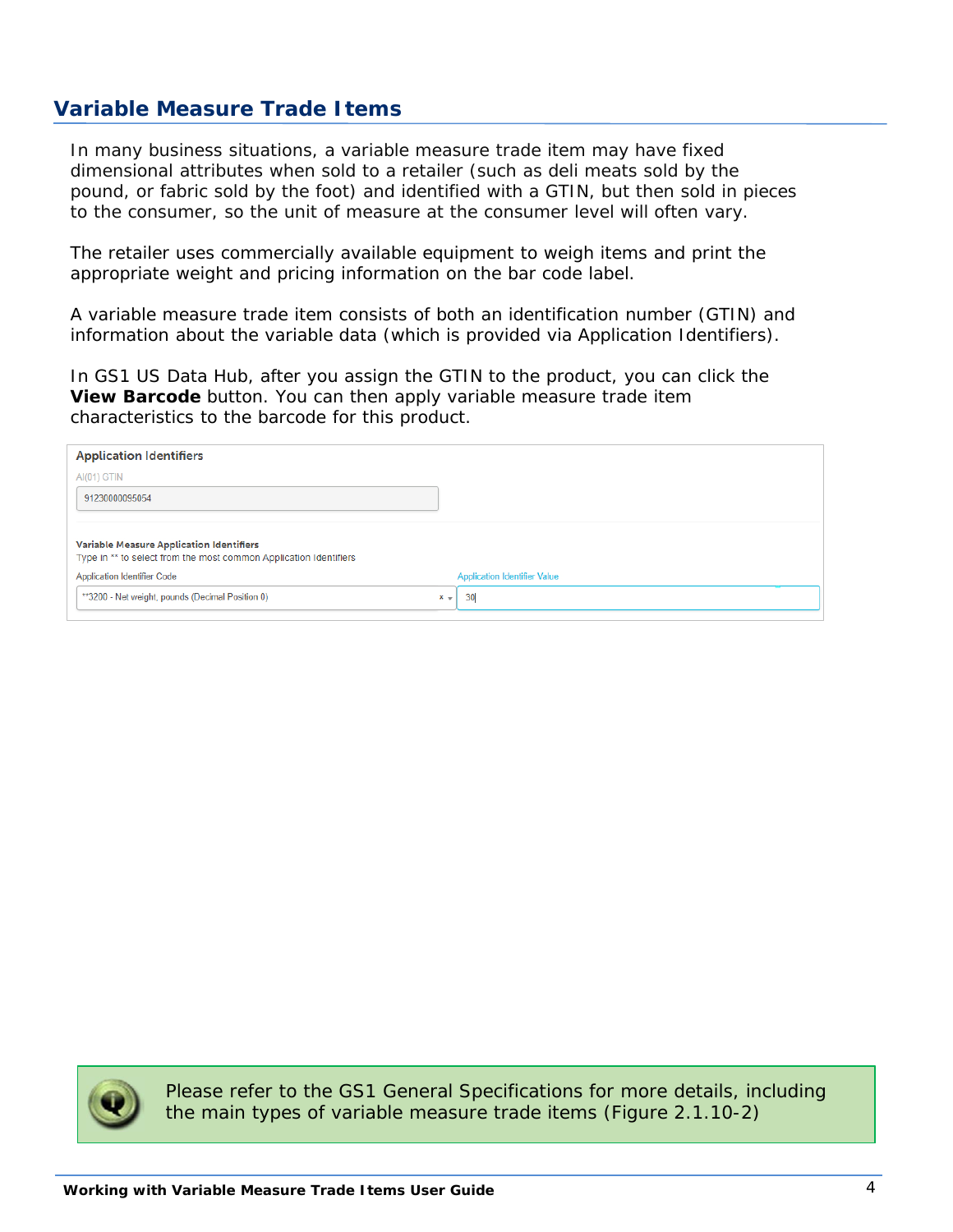## **Packaging Levels**

GS1 US Data Hub supports Variable Measure Trade Items that are Yes ( NOT scanned at retail checkout. In other words, if you select "Yes" for **Variable Measure?**, you cannot select "Yes" for **Purchasable by Consumer?**

You can select the "Each" packaging level and still select "Yes" for **Variable Measure?.**  Here are the most frequently used packaging levels.

| Packaging<br>Level  | <b>Description</b>                                                                                                                                                                                                                                                         | <b>Examples of use</b>                                                                               |
|---------------------|----------------------------------------------------------------------------------------------------------------------------------------------------------------------------------------------------------------------------------------------------------------------------|------------------------------------------------------------------------------------------------------|
| <b>Case as Each</b> | Used by industries, such as foodservice,<br>that need to designate the case as its<br>lowest orderable unit. The contents inside<br>are neither assigned GTINs, nor are they<br>sold at checkout or online. This is different<br>than a multipack, which is a retail unit. | Bag of Donut holes, a cheese<br>wheel, 25 lb. pack of bulk<br>mushrooms, case of chicken<br>parts    |
| <b>Mixed Case</b>   | A mixed case contains more than one type<br>of "each," and must contain more than one<br>GTIN.                                                                                                                                                                             | A cheese wheel and salami<br>meat, sold by the pound,<br>making them both variable<br>measure items. |
| <b>Pallet</b>       | A shipping unit that contains either cases,<br>inner packs, or "eaches." It must contain<br>one GTIN regardless of the number of<br>items in the grouping.                                                                                                                 | 18 cheese wheels (variable<br>measure) shrink wrapped<br>together                                    |
| <b>Mixed Pallet</b> | A shipping unit that can contain any<br>combination of cases, inner packs, and/or<br>"eaches" and must contain more than one<br>GTIN.                                                                                                                                      | Nine cases of meat and nine<br>cheese wheels, shrink-<br>wrapped together.                           |

Variable Measure? 2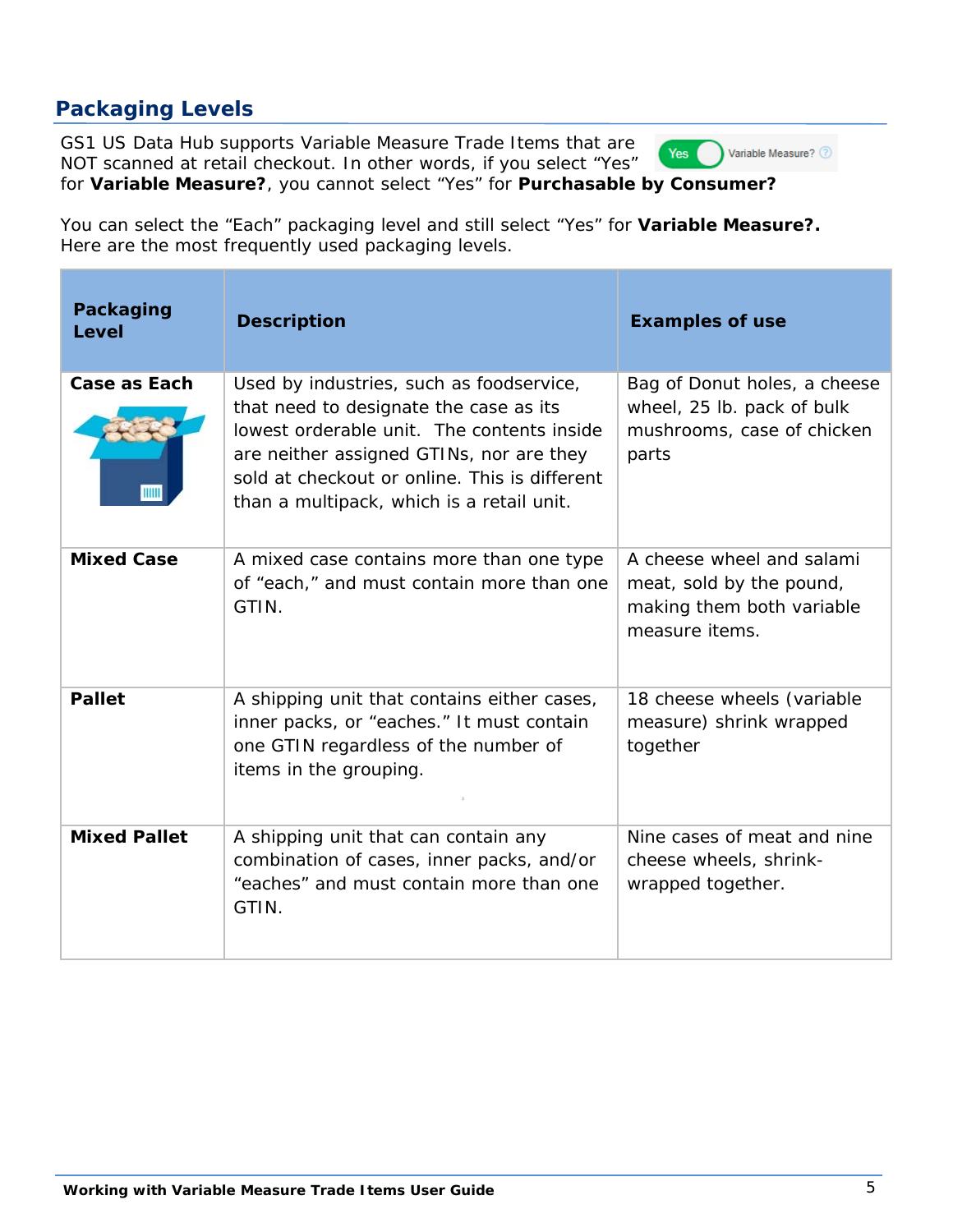#### **Constructing the GTIN (Global Trade Item Number)**

GS1 US Data Hub automatically constructs the GTIN-14 for a variable measure product using these four steps:





**Adds an Indicator Digit:**  The indicator digit 9 indicates a variable measure trade item. GS1 US Data Hub automatically assigns "9" to the variable measure trade item.

**Uses the GS1 Company Prefix:**  The GS1 Company prefix is assigned to the brand owner by GS1 US or another GS1 Member Organization. The Prefix is a global unique number that identifies a company in the supply chain.



**Assigns the Item Reference:**  Assigned by the holder of the GS1 Company Prefix to uniquely identify the variable measure product.



**Calculates the Check Digit:**

Modulo 10 calculation based on previous 13 digits. Position 14 is reserved for a check digit for the entire GTIN. The GS1 Check Digit Calculator is available at www.gs1us.org/c heckdig.



*Example: GTIN-14 Structure*



If you select **Let Us Pick a GTIN For You** and you have selected "Yes" for **Variable Measure?**, GS1 US Data Hub | Product assigns the GTIN-14 automatically to this item. Refer to this structure when assigning the GTIN manually.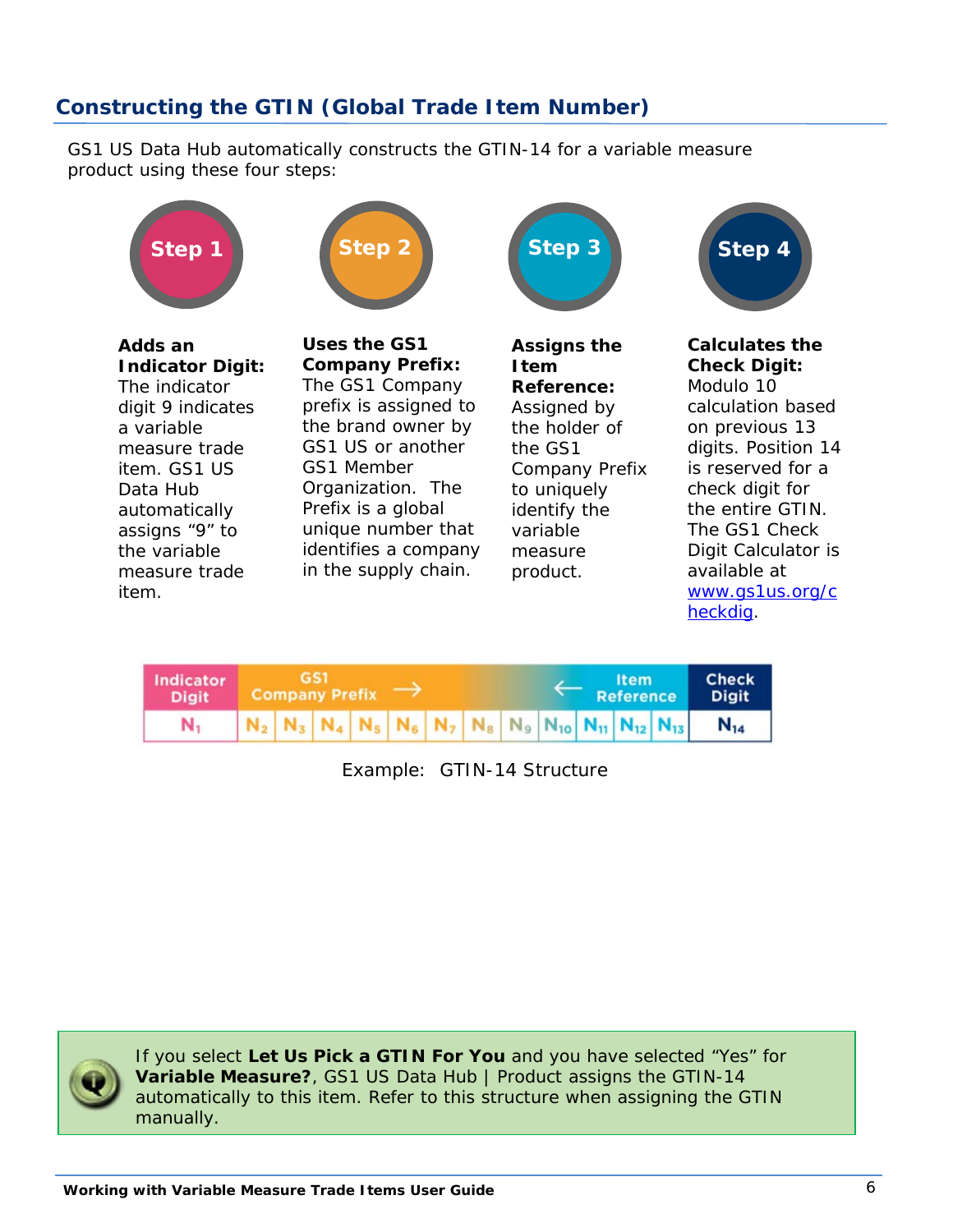#### **Creating a Variable Measure Product**

In GS1 Data Hub | Product, after selecting **My Products -> New Product**, complete the following to create a new variable measure product:

|                      | ×                                                                                                 |              |                                                        |                          |
|----------------------|---------------------------------------------------------------------------------------------------|--------------|--------------------------------------------------------|--------------------------|
|                      | DRAFT                                                                                             |              |                                                        |                          |
|                      | Product Description *required                                                                     |              | Language *required                                     |                          |
|                      | Edible Harvest Turkey Deli                                                                        |              | en - English                                           |                          |
|                      | Brand Name *required                                                                              |              | Language *required                                     |                          |
|                      | Edible Harvest                                                                                    |              | en - English                                           |                          |
|                      | Industry 2                                                                                        | SKU 7        |                                                        |                          |
|                      | CPG                                                                                               | $\checkmark$ |                                                        |                          |
|                      | Packaging Level (?)                                                                               |              |                                                        |                          |
|                      | Each                                                                                              |              | Variable Measure? 2<br>Yes<br>Purchasable by Consumer? |                          |
|                      |                                                                                                   |              | For Shipping Purposes Only? 2                          |                          |
|                      |                                                                                                   |              |                                                        |                          |
|                      | Cancel                                                                                            |              | Save and Exit                                          | <b>Save and Continue</b> |
|                      |                                                                                                   |              |                                                        |                          |
|                      |                                                                                                   |              |                                                        |                          |
|                      |                                                                                                   |              |                                                        |                          |
|                      |                                                                                                   |              |                                                        |                          |
|                      |                                                                                                   |              |                                                        |                          |
|                      |                                                                                                   |              |                                                        |                          |
|                      |                                                                                                   |              |                                                        |                          |
|                      |                                                                                                   |              |                                                        |                          |
|                      | Enter the Product Description, Brand Name, and Product Industry.                                  |              |                                                        |                          |
|                      |                                                                                                   |              |                                                        |                          |
|                      | <b>Product Description</b> - This is a "functional description" to share with retailers, not the  |              |                                                        |                          |
|                      | marketing description that is used for consumers. A best practice is to include brand             |              |                                                        |                          |
|                      | name, type of product, variation (color, flavor, scent, etc), and net contents. There is a        |              |                                                        |                          |
| 200-character limit. |                                                                                                   |              |                                                        |                          |
|                      |                                                                                                   |              |                                                        |                          |
|                      | <b>Brand Name -</b> Indicates the name of the product line used with consumers. <i>There is a</i> |              |                                                        |                          |
| 75-character limit.  |                                                                                                   |              |                                                        |                          |
|                      |                                                                                                   |              |                                                        |                          |
|                      |                                                                                                   |              |                                                        |                          |
|                      | <b>Product Industry</b> - The primary industry where the product is sold. This will help          |              |                                                        |                          |
|                      | retailers and other Product View/Use subscribers filter by "industry" when searching for          |              |                                                        |                          |
| products.            |                                                                                                   |              |                                                        |                          |
|                      |                                                                                                   |              |                                                        |                          |
|                      | Optional: SKU - Enter your internal "Stock Keeping Unit" number.                                  |              |                                                        |                          |
|                      |                                                                                                   |              |                                                        |                          |
|                      | Select the Packaging Level.                                                                       |              |                                                        |                          |
|                      |                                                                                                   |              |                                                        |                          |
|                      |                                                                                                   |              |                                                        |                          |
|                      |                                                                                                   |              |                                                        |                          |
|                      | Select "Yes" for Variable measure?. This selection will set the Purchasable                       |              |                                                        |                          |
|                      | by Consumer? to "No" and Shipping Purposes Only? to "Yes."                                        |              |                                                        |                          |
|                      |                                                                                                   |              |                                                        |                          |
|                      | Click Save and Continue. This product is saved in the Draft status.                               |              |                                                        |                          |

CONTINUE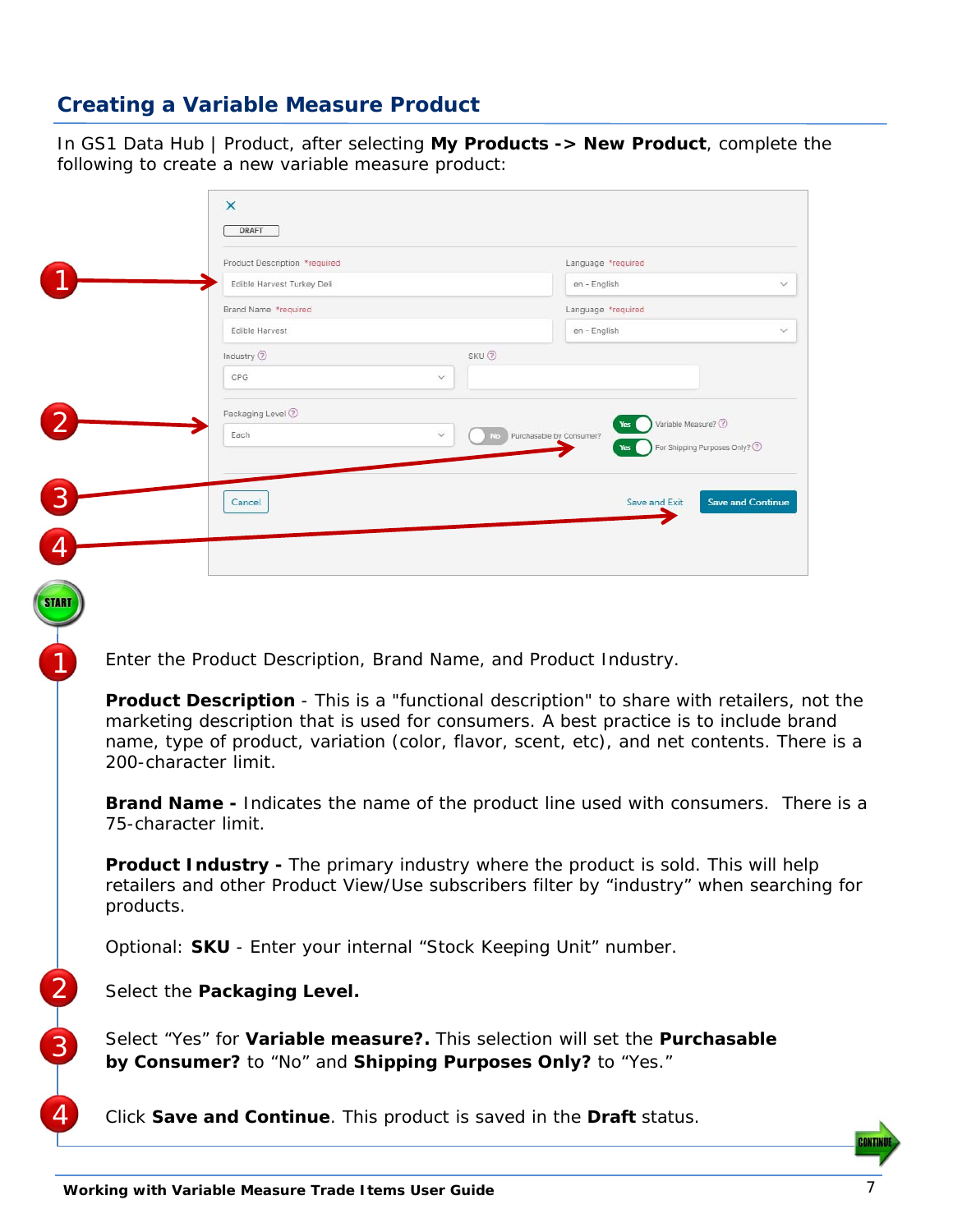#### **Creating a Variable Measure Product** *(Continued)*

| Get a GTIN for your product                                                                   |                                                                                                            |                                                                                                      |  |
|-----------------------------------------------------------------------------------------------|------------------------------------------------------------------------------------------------------------|------------------------------------------------------------------------------------------------------|--|
| Let Us<br><b>Assign Your GTIN</b><br>We'll assign your next available<br>GTIN to this product | Choose a<br><b>Specific GTIN</b><br>Assign a specific GTIN from<br>your available GTINs to this<br>product | Choose a<br><b>Reserved GTIN</b><br>Select one of your previously<br>reserved GTINs for this product |  |
|                                                                                               |                                                                                                            |                                                                                                      |  |

You can now assign the GTIN, which will move the product to **PreMarket** status after you save. After you take this step, and decide at a later date to delete this product, you can click the **Retract PreMarket GTIN** button to delete the product detail record and make the GTIN available to be assigned again.

Let Us Assign Your GTIN - GS1 US Data Hub creates the GTIN-14 as discussed on page 6 of this user guide. If your company has more than one prefix, you will be prompted to select the prefix to use.

**Choose a Specific GTIN** – Type the desired GTIN in yourself and assign it to this product, as discussed on page six of this user guide.

**Choose a Reserved GTIN** – Because a GTIN-14 cannot be reserved in GS1 US Data Hub, this option is not available.

Click **Save and Continue**. The GTIN-14 is assigned. The first digit is 9 followed by the GS1 Company Prefix, Item Reference Number, and Check Digit. Since the product is not being sold at the register or on-line, the GTIN-12 (U.P.C.) is not applicable.



5

6

**NOTE:** Because variable measure trade items may have dimensions or weights that vary, you may not want to add these attributes in the Verified by GS1 or Physical Product Dimensions pages. They may need to be entered as Application Identifiers in the GS1-128 barcode.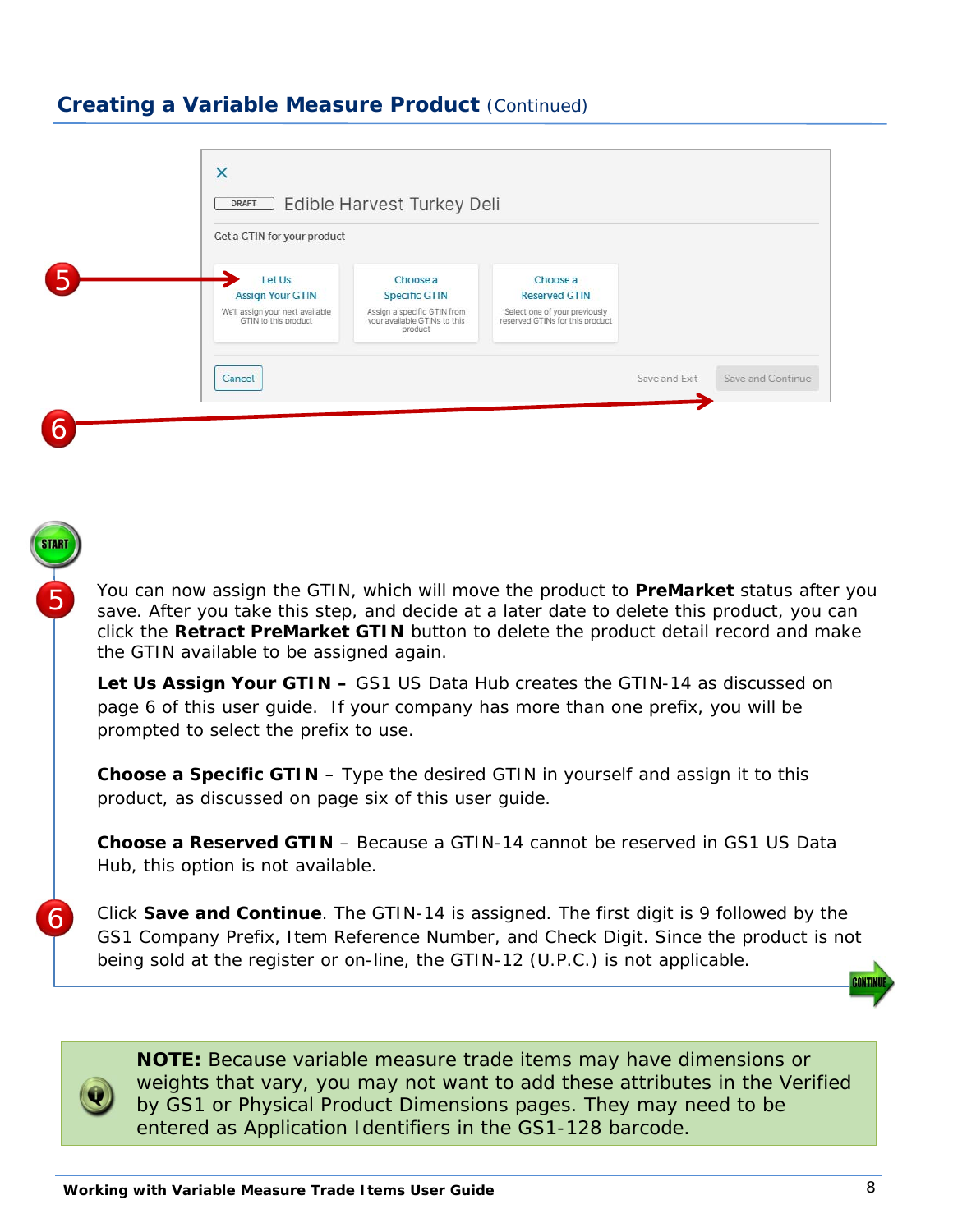## **Creating a Variable Measure Product** *(Continued)*

| <b>Enhance your Product Data</b><br>Data for CathPegistry Platform<br>Add more information about your<br>your product information through the Verified by Os-<br>Needed for Verified by GS1 Program<br>Needed for Verified by GS1 Program<br>FI Add Additional Net Content<br>Needed for Verified by GS I Program<br>Limited to 50 Selections<br>ES OF AMERICA X<br>Additional product into<br>nation<br>Product Description in Different Language<br>Minimum reguired for Barcode<br>Brand Name in Different Language<br>Minimum required for Barcode<br>Product Description Short | o share with the GS1 Registry Platform. Make it easy for retailers and others to confirm<br>Global Product Classification<br>C GPC Browser   Step by Step Guide<br>Unit of Measure<br>Select<br>Canguage<br>Select Language<br>Lampuage<br>Select Language<br>Sub-brand Name<br>ub-biand Nam<br>Save and Exit | Preview Barcode | <b>Basic Product Information</b><br>Provide key product information to create your product in Data Hub<br>Assign Your GTIN and Get Your Barcode<br>Get your Global Trade Item Number for your product and generate a barcode<br>Enhance Your GTIN Data (optional)<br>Add more information to improve your product listing for the GS1 Registry Platform<br>Add Product Dimensions (optional)<br>More information about the size and weight of your product improves supply chain<br>operations<br>Set Status to In Use<br>To make this "In Use" please supply all required Basic Product Information and assign a GTIN<br>$\vee$<br><b>III</b> View Barcode<br>To make a barcode, please supply all required Basic Product Information and assign a GTIN<br><b>E</b> Product History<br>red image is an example of the barcode For Placement Only (FPO). To remove, change the status of the GTIN to in Us<br>(1) The mage you see above is a sample and may not be at 100% size, depending on your screen resolution. Work with a GS1 State<br>(1) View List of GS1 Standards Professional Barondo Image and Print Wordows |                                                                                                                                                                                                                    |
|-------------------------------------------------------------------------------------------------------------------------------------------------------------------------------------------------------------------------------------------------------------------------------------------------------------------------------------------------------------------------------------------------------------------------------------------------------------------------------------------------------------------------------------------------------------------------------------|---------------------------------------------------------------------------------------------------------------------------------------------------------------------------------------------------------------------------------------------------------------------------------------------------------------|-----------------|-----------------------------------------------------------------------------------------------------------------------------------------------------------------------------------------------------------------------------------------------------------------------------------------------------------------------------------------------------------------------------------------------------------------------------------------------------------------------------------------------------------------------------------------------------------------------------------------------------------------------------------------------------------------------------------------------------------------------------------------------------------------------------------------------------------------------------------------------------------------------------------------------------------------------------------------------------------------------------------------------------------------------------------------------------------------------------------------------------------------------------|--------------------------------------------------------------------------------------------------------------------------------------------------------------------------------------------------------------------|
|                                                                                                                                                                                                                                                                                                                                                                                                                                                                                                                                                                                     |                                                                                                                                                                                                                                                                                                               |                 |                                                                                                                                                                                                                                                                                                                                                                                                                                                                                                                                                                                                                                                                                                                                                                                                                                                                                                                                                                                                                                                                                                                             |                                                                                                                                                                                                                    |
|                                                                                                                                                                                                                                                                                                                                                                                                                                                                                                                                                                                     |                                                                                                                                                                                                                                                                                                               |                 |                                                                                                                                                                                                                                                                                                                                                                                                                                                                                                                                                                                                                                                                                                                                                                                                                                                                                                                                                                                                                                                                                                                             |                                                                                                                                                                                                                    |
|                                                                                                                                                                                                                                                                                                                                                                                                                                                                                                                                                                                     |                                                                                                                                                                                                                                                                                                               |                 |                                                                                                                                                                                                                                                                                                                                                                                                                                                                                                                                                                                                                                                                                                                                                                                                                                                                                                                                                                                                                                                                                                                             |                                                                                                                                                                                                                    |
|                                                                                                                                                                                                                                                                                                                                                                                                                                                                                                                                                                                     |                                                                                                                                                                                                                                                                                                               |                 |                                                                                                                                                                                                                                                                                                                                                                                                                                                                                                                                                                                                                                                                                                                                                                                                                                                                                                                                                                                                                                                                                                                             |                                                                                                                                                                                                                    |
|                                                                                                                                                                                                                                                                                                                                                                                                                                                                                                                                                                                     |                                                                                                                                                                                                                                                                                                               |                 |                                                                                                                                                                                                                                                                                                                                                                                                                                                                                                                                                                                                                                                                                                                                                                                                                                                                                                                                                                                                                                                                                                                             |                                                                                                                                                                                                                    |
|                                                                                                                                                                                                                                                                                                                                                                                                                                                                                                                                                                                     |                                                                                                                                                                                                                                                                                                               |                 |                                                                                                                                                                                                                                                                                                                                                                                                                                                                                                                                                                                                                                                                                                                                                                                                                                                                                                                                                                                                                                                                                                                             |                                                                                                                                                                                                                    |
|                                                                                                                                                                                                                                                                                                                                                                                                                                                                                                                                                                                     |                                                                                                                                                                                                                                                                                                               |                 |                                                                                                                                                                                                                                                                                                                                                                                                                                                                                                                                                                                                                                                                                                                                                                                                                                                                                                                                                                                                                                                                                                                             |                                                                                                                                                                                                                    |
|                                                                                                                                                                                                                                                                                                                                                                                                                                                                                                                                                                                     |                                                                                                                                                                                                                                                                                                               |                 |                                                                                                                                                                                                                                                                                                                                                                                                                                                                                                                                                                                                                                                                                                                                                                                                                                                                                                                                                                                                                                                                                                                             |                                                                                                                                                                                                                    |
|                                                                                                                                                                                                                                                                                                                                                                                                                                                                                                                                                                                     |                                                                                                                                                                                                                                                                                                               |                 |                                                                                                                                                                                                                                                                                                                                                                                                                                                                                                                                                                                                                                                                                                                                                                                                                                                                                                                                                                                                                                                                                                                             |                                                                                                                                                                                                                    |
|                                                                                                                                                                                                                                                                                                                                                                                                                                                                                                                                                                                     |                                                                                                                                                                                                                                                                                                               |                 |                                                                                                                                                                                                                                                                                                                                                                                                                                                                                                                                                                                                                                                                                                                                                                                                                                                                                                                                                                                                                                                                                                                             |                                                                                                                                                                                                                    |
|                                                                                                                                                                                                                                                                                                                                                                                                                                                                                                                                                                                     |                                                                                                                                                                                                                                                                                                               |                 |                                                                                                                                                                                                                                                                                                                                                                                                                                                                                                                                                                                                                                                                                                                                                                                                                                                                                                                                                                                                                                                                                                                             |                                                                                                                                                                                                                    |
|                                                                                                                                                                                                                                                                                                                                                                                                                                                                                                                                                                                     |                                                                                                                                                                                                                                                                                                               |                 |                                                                                                                                                                                                                                                                                                                                                                                                                                                                                                                                                                                                                                                                                                                                                                                                                                                                                                                                                                                                                                                                                                                             |                                                                                                                                                                                                                    |
|                                                                                                                                                                                                                                                                                                                                                                                                                                                                                                                                                                                     |                                                                                                                                                                                                                                                                                                               |                 |                                                                                                                                                                                                                                                                                                                                                                                                                                                                                                                                                                                                                                                                                                                                                                                                                                                                                                                                                                                                                                                                                                                             |                                                                                                                                                                                                                    |
|                                                                                                                                                                                                                                                                                                                                                                                                                                                                                                                                                                                     |                                                                                                                                                                                                                                                                                                               |                 |                                                                                                                                                                                                                                                                                                                                                                                                                                                                                                                                                                                                                                                                                                                                                                                                                                                                                                                                                                                                                                                                                                                             |                                                                                                                                                                                                                    |
|                                                                                                                                                                                                                                                                                                                                                                                                                                                                                                                                                                                     |                                                                                                                                                                                                                                                                                                               |                 |                                                                                                                                                                                                                                                                                                                                                                                                                                                                                                                                                                                                                                                                                                                                                                                                                                                                                                                                                                                                                                                                                                                             |                                                                                                                                                                                                                    |
|                                                                                                                                                                                                                                                                                                                                                                                                                                                                                                                                                                                     |                                                                                                                                                                                                                                                                                                               |                 |                                                                                                                                                                                                                                                                                                                                                                                                                                                                                                                                                                                                                                                                                                                                                                                                                                                                                                                                                                                                                                                                                                                             |                                                                                                                                                                                                                    |
|                                                                                                                                                                                                                                                                                                                                                                                                                                                                                                                                                                                     |                                                                                                                                                                                                                                                                                                               |                 |                                                                                                                                                                                                                                                                                                                                                                                                                                                                                                                                                                                                                                                                                                                                                                                                                                                                                                                                                                                                                                                                                                                             |                                                                                                                                                                                                                    |
|                                                                                                                                                                                                                                                                                                                                                                                                                                                                                                                                                                                     |                                                                                                                                                                                                                                                                                                               |                 |                                                                                                                                                                                                                                                                                                                                                                                                                                                                                                                                                                                                                                                                                                                                                                                                                                                                                                                                                                                                                                                                                                                             |                                                                                                                                                                                                                    |
|                                                                                                                                                                                                                                                                                                                                                                                                                                                                                                                                                                                     |                                                                                                                                                                                                                                                                                                               |                 |                                                                                                                                                                                                                                                                                                                                                                                                                                                                                                                                                                                                                                                                                                                                                                                                                                                                                                                                                                                                                                                                                                                             |                                                                                                                                                                                                                    |
|                                                                                                                                                                                                                                                                                                                                                                                                                                                                                                                                                                                     |                                                                                                                                                                                                                                                                                                               |                 |                                                                                                                                                                                                                                                                                                                                                                                                                                                                                                                                                                                                                                                                                                                                                                                                                                                                                                                                                                                                                                                                                                                             |                                                                                                                                                                                                                    |
|                                                                                                                                                                                                                                                                                                                                                                                                                                                                                                                                                                                     |                                                                                                                                                                                                                                                                                                               |                 |                                                                                                                                                                                                                                                                                                                                                                                                                                                                                                                                                                                                                                                                                                                                                                                                                                                                                                                                                                                                                                                                                                                             |                                                                                                                                                                                                                    |
|                                                                                                                                                                                                                                                                                                                                                                                                                                                                                                                                                                                     |                                                                                                                                                                                                                                                                                                               |                 | sport Barcode Defin                                                                                                                                                                                                                                                                                                                                                                                                                                                                                                                                                                                                                                                                                                                                                                                                                                                                                                                                                                                                                                                                                                         |                                                                                                                                                                                                                    |
| set the status to <b>In Use</b> .                                                                                                                                                                                                                                                                                                                                                                                                                                                                                                                                                   | design purposes, and add Application Identifiers. This barcode cannot be used in the<br>marketplace, and these Application Identifiers will have to be entered again after you<br>After you have confirmed all the product details are correct, and you are ready to                                          |                 |                                                                                                                                                                                                                                                                                                                                                                                                                                                                                                                                                                                                                                                                                                                                                                                                                                                                                                                                                                                                                                                                                                                             |                                                                                                                                                                                                                    |
|                                                                                                                                                                                                                                                                                                                                                                                                                                                                                                                                                                                     |                                                                                                                                                                                                                                                                                                               |                 |                                                                                                                                                                                                                                                                                                                                                                                                                                                                                                                                                                                                                                                                                                                                                                                                                                                                                                                                                                                                                                                                                                                             |                                                                                                                                                                                                                    |
|                                                                                                                                                                                                                                                                                                                                                                                                                                                                                                                                                                                     | Click Save and Continue.                                                                                                                                                                                                                                                                                      |                 |                                                                                                                                                                                                                                                                                                                                                                                                                                                                                                                                                                                                                                                                                                                                                                                                                                                                                                                                                                                                                                                                                                                             | share this product with the marketplace, click Set Status to In Use.<br>The Status Change to In Use dialog box opens. Click Continue to update the<br>product to In Use. You can now generate a scannable barcode. |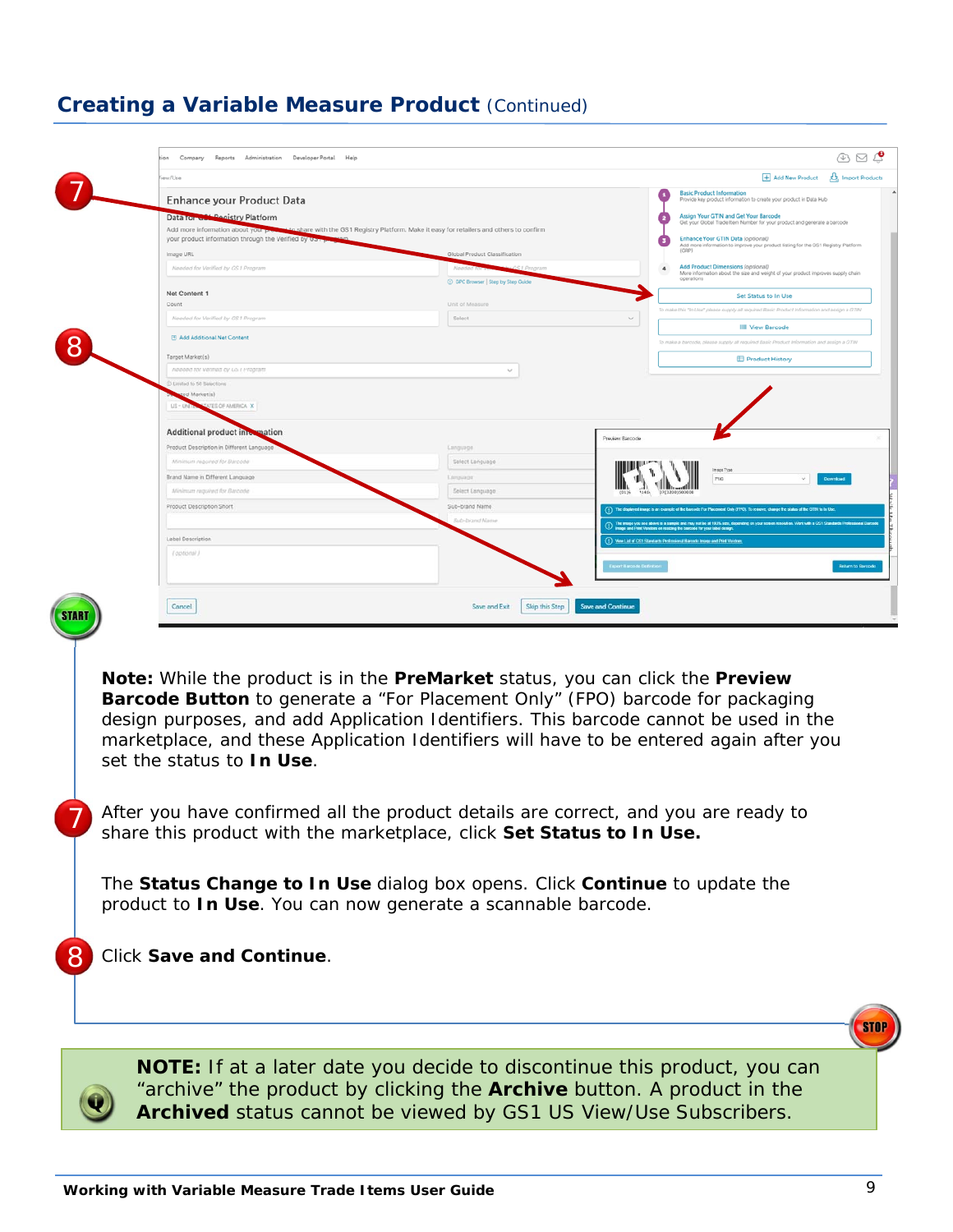## **Creating the GS1-128 Barcode**

After you change the status to **In Use**, you can then generate a scannable barcode.

The GS1-128 barcode uses Application Identifiers so additional information, such as Count of Items, Net Weight, Package Date, etc., can be included. Depending on your variable measure trade item product, you may want to assign variable measure trade item Application Identifiers to your barcode, such as (30), which indicates the number of items contained in this item.

|              | Your Progress                                                                                                                                      |                                                                                                   |  |
|--------------|----------------------------------------------------------------------------------------------------------------------------------------------------|---------------------------------------------------------------------------------------------------|--|
|              | <b>Basic Product Information</b><br>$\mathbf{1}$<br>Provide key product information to create your<br>product in Data Hub                          |                                                                                                   |  |
|              | Assign Your GTIN and Get Your Barcode<br>$\overline{z}$<br>Get your Global Trade Item Number for your product<br>and generate a barcode            |                                                                                                   |  |
|              | Enhance your GTIN data (optional)<br>$\overline{3}$<br>Add more information to improve your product listing for<br>the GS1 Registry Platform (GRP) |                                                                                                   |  |
|              | Add product dimensions (optional)<br>More information about the size and weight of your<br>product improves supply chain operations                |                                                                                                   |  |
|              | Set Status to In Use                                                                                                                               | Home > Product > Barcode                                                                          |  |
|              | To make this "In Use" please supply all required Basic Product<br>Information and assign a GTIN.                                                   | In Use (90814141005243) - Edible Harvest Turkey Deli                                              |  |
|              | <b>III</b> View Barcode                                                                                                                            | <b>Application Area</b>                                                                           |  |
|              | To make a barcode, please supply all required Basic Product<br>Information and assign a GTIM                                                       | Non-Retail or Non-Healthcare & Is in General Distribution (Shipping/Receiving or transport)<br>v. |  |
|              |                                                                                                                                                    | Barcode Type                                                                                      |  |
|              |                                                                                                                                                    | GS1-128<br>$\checkmark$                                                                           |  |
|              |                                                                                                                                                    | <b>Size</b>                                                                                       |  |
|              |                                                                                                                                                    | Target - 0.49500 mm X 31.75000 mm<br>$\checkmark$                                                 |  |
|              |                                                                                                                                                    |                                                                                                   |  |
|              |                                                                                                                                                    | <b>Application Identifiers</b>                                                                    |  |
| <b>START</b> |                                                                                                                                                    | AI(01) GTIN                                                                                       |  |
|              |                                                                                                                                                    | 90814141005243                                                                                    |  |
|              |                                                                                                                                                    |                                                                                                   |  |

Click the **View Barcode button** to open the barcode screen.

Select the Application Area, Barcode Type, and Size.

1

2

**Application Area -** Where the barcode is going to be scanned. The list of available choices is based on your product details.

**Barcode Type -** Select the type of barcode symbol for this product. Choices default to the most likely option based on the application area you selected. In this example, the drop-down menu choice is GS1-128.

**Size -** Select the size of the barcode symbol. Choices default to the most likely option based on the application area and the barcode type you selected.

**Note:** Available choices correspond to barcode size in the GS1 General Specifications.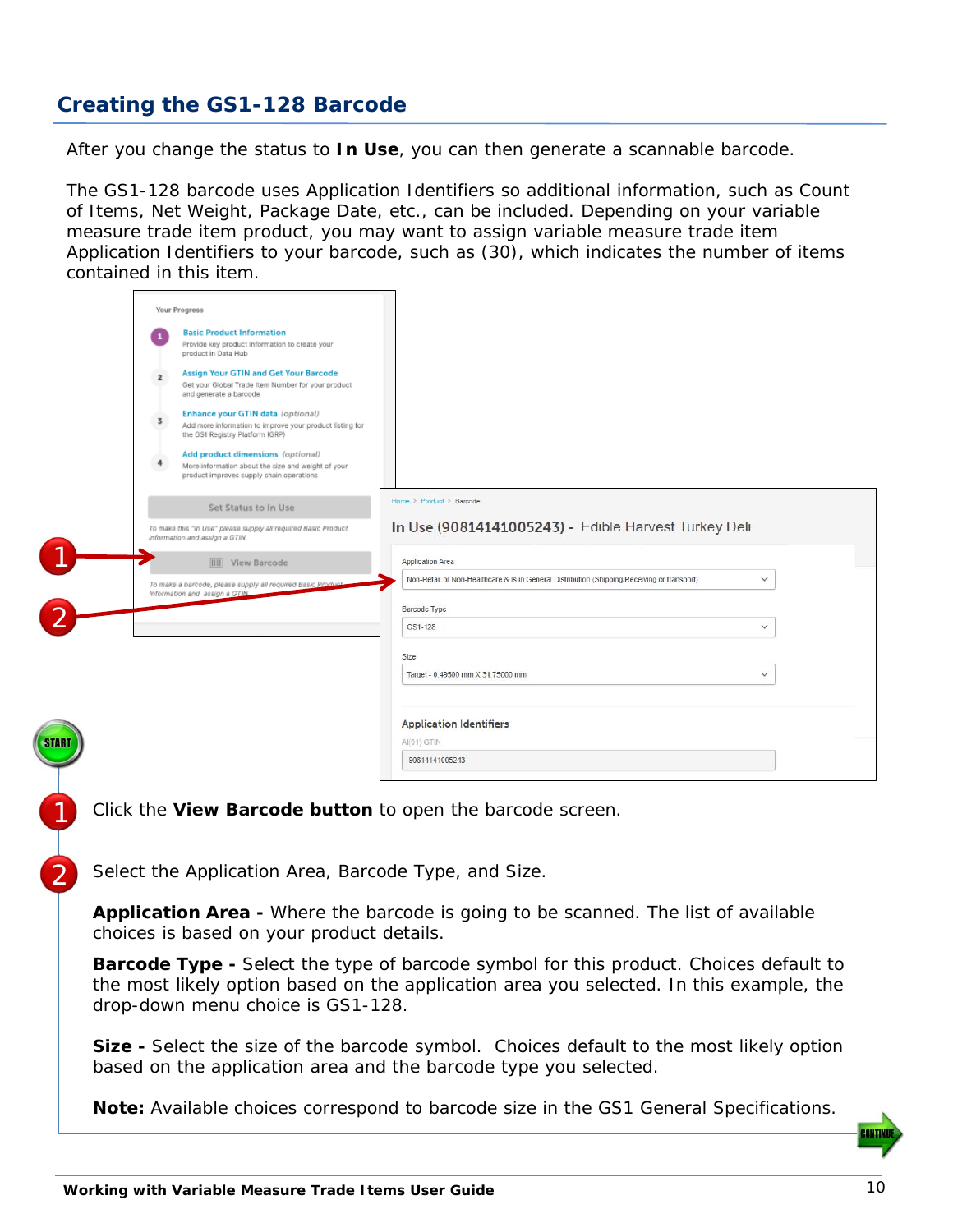#### **Creating the GS1-128 Barcode** *(Continued)*

| GS1US Data Hub: Home Rodor Loymer Company Repute Administration Dealine Parks Help                      |                        |                                                                                                                                                      | ④回復                                 |  |
|---------------------------------------------------------------------------------------------------------|------------------------|------------------------------------------------------------------------------------------------------------------------------------------------------|-------------------------------------|--|
| Givenson American plane @ Neithe                                                                        |                        |                                                                                                                                                      | El ant heir Probert A mont Hostacts |  |
| In Use (90358243000206) - Edible Harvest Turkey Deli                                                    |                        |                                                                                                                                                      |                                     |  |
| <b>Barcolo</b>                                                                                          |                        |                                                                                                                                                      |                                     |  |
| Application Area                                                                                        |                        |                                                                                                                                                      | $\circ$                             |  |
| Inter-Rated or New Healthcare & to in Deneral Distributor (Disputes/Receives or learnsport)             | $\sim$                 |                                                                                                                                                      |                                     |  |
| <b>Bassis Type</b>                                                                                      |                        |                                                                                                                                                      |                                     |  |
| <b>DIVIDE</b>                                                                                           | $\sim$                 |                                                                                                                                                      |                                     |  |
| 164(2)                                                                                                  |                        |                                                                                                                                                      |                                     |  |
| Tarpet - 8 49539 mm E 31 75000 mm                                                                       | $\sim$                 |                                                                                                                                                      |                                     |  |
|                                                                                                         |                        |                                                                                                                                                      |                                     |  |
| Application Identifiers<br>AAN U U SHI                                                                  |                        |                                                                                                                                                      |                                     |  |
| <b>BETERS CONSUME</b>                                                                                   |                        |                                                                                                                                                      |                                     |  |
| Variable Measure Application Identifiers                                                                |                        |                                                                                                                                                      |                                     |  |
| ype in ** to select from the must common Application liberatives                                        |                        |                                                                                                                                                      |                                     |  |
| spielation basebbar Cocke<br>Daimed ant All                                                             | $\sim$                 | <b>ARTICLES</b>                                                                                                                                      |                                     |  |
|                                                                                                         |                        | senzoniose                                                                                                                                           |                                     |  |
| galaskan kierolier Code<br>Select an Ali                                                                |                        |                                                                                                                                                      |                                     |  |
|                                                                                                         |                        | Variable Measure Application Mentifiers                                                                                                              |                                     |  |
|                                                                                                         |                        | Type in <sup>14</sup> to select from the most common Application libertifiers<br>Application Insertifier Coole                                       | spinate institution                 |  |
| creditorial Application Identifiers<br>ype in ** to select from the most common Application identifiers |                        | function of                                                                                                                                          | $-1$                                |  |
| plushim kierither Code                                                                                  |                        |                                                                                                                                                      | typicalise involtor today           |  |
| ert as Air                                                                                              |                        | "31 - Coast of News (Vietnam Measure Trade 1<br>** 320E - Net awight, pounds (Decimal Position 1)                                                    |                                     |  |
|                                                                                                         |                        | ** S201 - Net weight, pounds(Decenal Position 1)                                                                                                     |                                     |  |
|                                                                                                         |                        | "1202 - Net weight, pounds(Decimal Position 2)<br>** 3203 - Net weight, pounds(Decesal Position 3)                                                   |                                     |  |
|                                                                                                         |                        | **3204 - Net enight, pounds(Decimal Position 4)                                                                                                      |                                     |  |
|                                                                                                         |                        |                                                                                                                                                      |                                     |  |
|                                                                                                         |                        | Audication Member Copy                                                                                                                               |                                     |  |
| When sent increase none                                                                                 |                        |                                                                                                                                                      |                                     |  |
| Select an Al                                                                                            |                        |                                                                                                                                                      |                                     |  |
| Application Identifier Code                                                                             |                        |                                                                                                                                                      |                                     |  |
| Select an Al                                                                                            | <b>Preview Barcode</b> |                                                                                                                                                      |                                     |  |
|                                                                                                         |                        |                                                                                                                                                      |                                     |  |
|                                                                                                         |                        |                                                                                                                                                      |                                     |  |
| <b>Preview Barcode</b><br><b>Export Definition</b>                                                      |                        | Image Type                                                                                                                                           |                                     |  |
|                                                                                                         |                        |                                                                                                                                                      |                                     |  |
|                                                                                                         |                        |                                                                                                                                                      |                                     |  |
|                                                                                                         |                        | PNG                                                                                                                                                  | $\mathbf{v}$<br>Download            |  |
| View List of GS1 Standards Professional Barcode Image and Prin                                          |                        |                                                                                                                                                      |                                     |  |
|                                                                                                         |                        | (01)90358243000206(30)122345                                                                                                                         |                                     |  |
|                                                                                                         |                        | The image you see above is a sample and may not be at 100% size, depending on your screen resolution. Work with a GS1 Standards Professional Barcode |                                     |  |
|                                                                                                         |                        | (1) Image and Print Vendors on resizing the barcode for your label design.                                                                           |                                     |  |
|                                                                                                         |                        | (1) View List of GS1 Standards Professional Barcode Image and Print Vendors.                                                                         |                                     |  |
|                                                                                                         |                        | <b>Export Barcode Definition</b>                                                                                                                     | <b>Return to Barcode</b>            |  |

Now you can enter **Application Identifiers**. AI (01) for GTIN is automatically added. Choose from the **Default Application Identifier** drop-down menu an application identifier number. Then enter the **Value**.

You can also enter other Application Identifiers as needed. In this example, two Application Identifiers were selected: AI (30) Count of Items, AI (3201) Net weight (must be entered as six digits) in pounds with two decimal position (22.75 lbs. is entered as 002275). Please see "Partial List of Application Identifiers" in this user guide for more details.

Click **Preview Barcode** to view the GS1-128 barcode with the Application Identifiers contained in the barcode.

**NOTE:** To see the list of most common Application Identifiers for Variable Measure Products, **type \*\*** in the space provided. Refer to Section 3 of the GS1 General Specifications for a full list and explanation of the AI formats.

3

4

5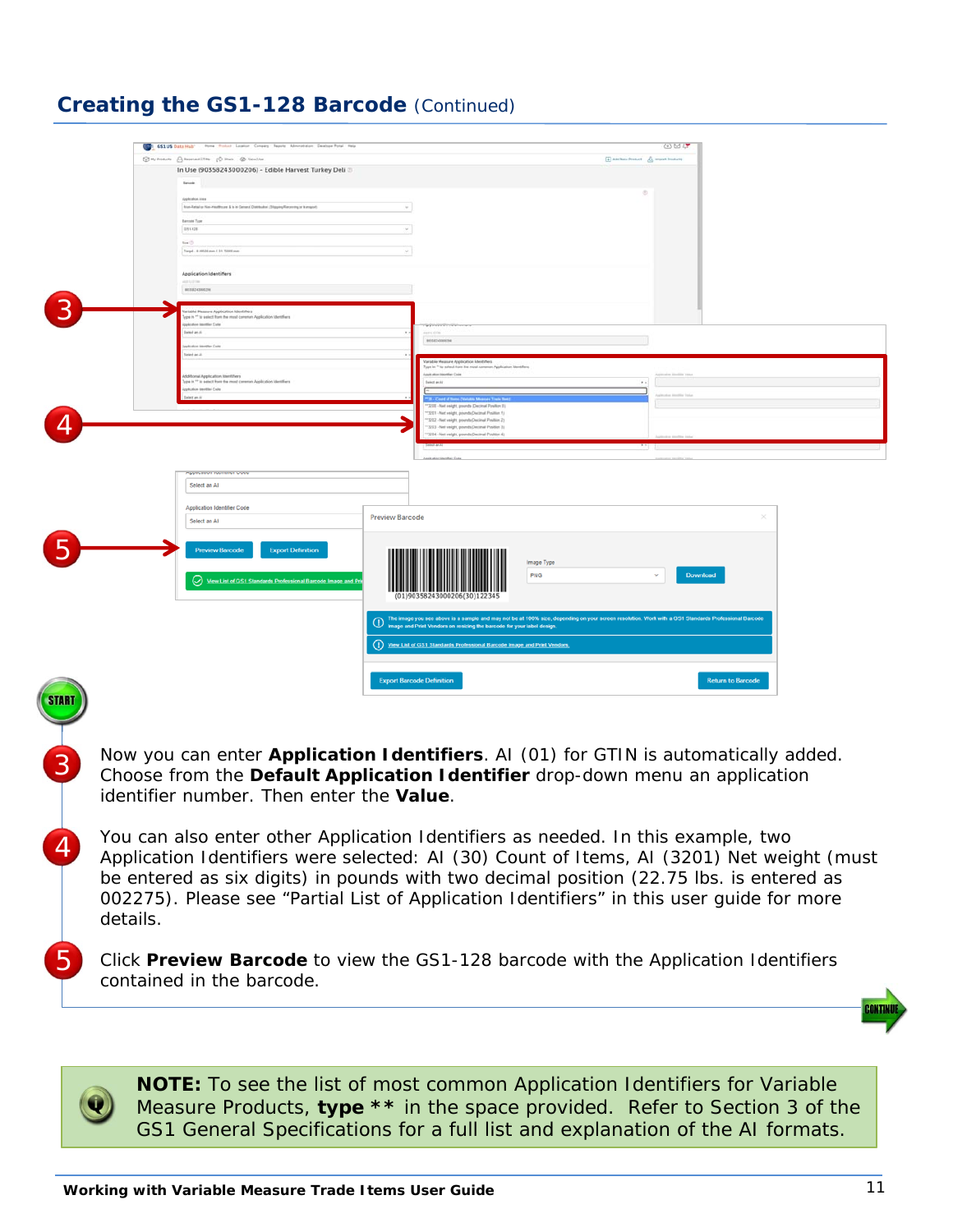#### **Creating the GS1-128 Barcode** *(Continued)*

|                | ×<br><b>Preview Barcode</b>                                                                                                                                                                                                                     |  |
|----------------|-------------------------------------------------------------------------------------------------------------------------------------------------------------------------------------------------------------------------------------------------|--|
| 6              |                                                                                                                                                                                                                                                 |  |
|                | <b>Download</b><br><b>PNG</b><br>(01)90358243000206(30)122345                                                                                                                                                                                   |  |
|                | The image you see above is a sample and may not be at 100% size, depending on your screen resolution. Work with a GS1 Standards Professional Barcode<br>$^\copyright$<br>Image and Print Vendors on resizing the barcode for your label design. |  |
|                | O<br>View List of GS1 Standards Professional Barcode Image and Print Vendors.                                                                                                                                                                   |  |
| $\overline{8}$ | <b>Return to Barcode</b><br><b>Export Barcode Definition</b>                                                                                                                                                                                    |  |

**Download Barcode Image -** Save the barcode image as a PNG file to your computer to share with print vendors.

**Export Barcode Definition-** Download the barcode symbol specifications to be shared with your print vendors.

**Return to Barcode -** Click this button to return to the Barcode tab.





6

7

8

**NOTE:** The Application Identifier values are not saved with the product detail record. But you have a record of the specific values you entered when you click the Export Barcode Definition button.